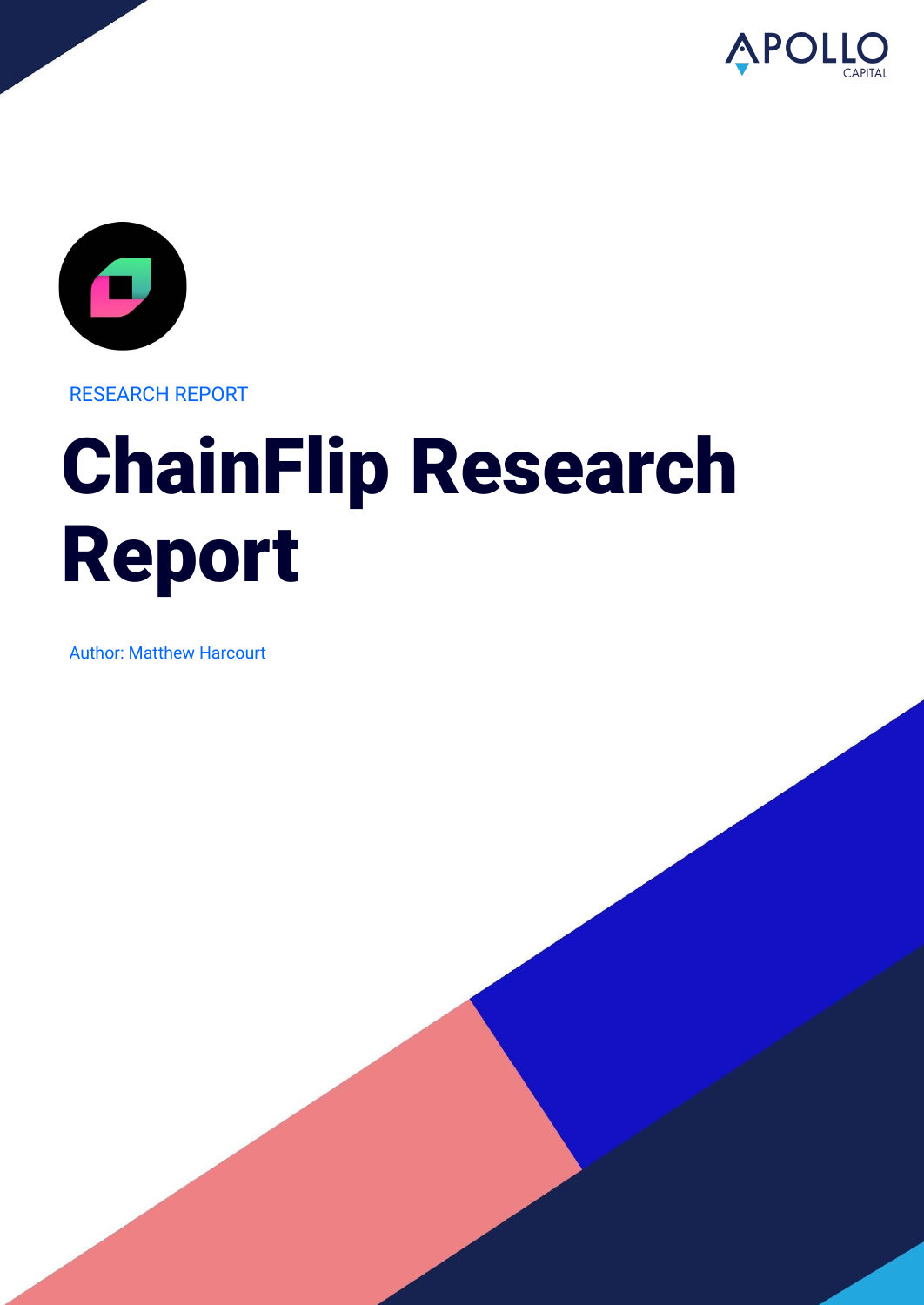# **1.0 INTRODUCTION**

Over the past year, it has become increasingly obvious that the future of blockchain and Decentralised Finance (DeFi) will be a multichain one. Many regular DeFi users find themselves constantly ['bridging'](https://coinmarketcap.com/alexandria/article/what-are-blockchain-bridges) between the various Layer 1 protocols in an attempt to move capital into more profitable yield farms and test out innovative new protocols. However, the current leading interoperability solutions are highly complex and hard to understand for the vast majority of DeFi users. Their level of security, trustlessness, and reliability is highly variable and hard to assess without a deep understanding of the underlying technology powering them. The interoperability sector is young and in high demand, this creates an exciting opportunity for projects to create leading innovations.

[Chainflip](https://chainflip.io/) is a decentralised and trustless protocol that enables cross-chain swaps between different blockchains. Chainflip removes the need for [wrapped tokens](https://academy.binance.com/en/articles/what-are-wrapped-tokens) and synthetic counterparties by facilitating swaps between native assets on their native blockchains. The Chainflip protocol uses a 'State Chain' to coordinate a decentralised network of nodes; these validators use [threshold encryption](https://en.wikipedia.org/wiki/Threshold_cryptosystem) to create a single Vault for each supported blockchain. These Vaults are jointly owned and operated by the Validators and are used to create liquidity pools, allowing users to swap their assets in a Uniswap-like fashion directly on Layer 1.

While Chainflip is not without notable competition in this burgeoning sector, their careful development process, established team and extremely impressive list of backers has the project positioned to become a cornerstone of DeFi infrastructure. After recently speaking with Chainflip Founder and CEO, Simon Harman, the investment team at Apollo Capital have an even higher level of confidence in the team's ability to execute the high ambitions of the protocol.

As an early investor in Chainflip, we eagerly await the mainnet launch of the protocol in early 2022.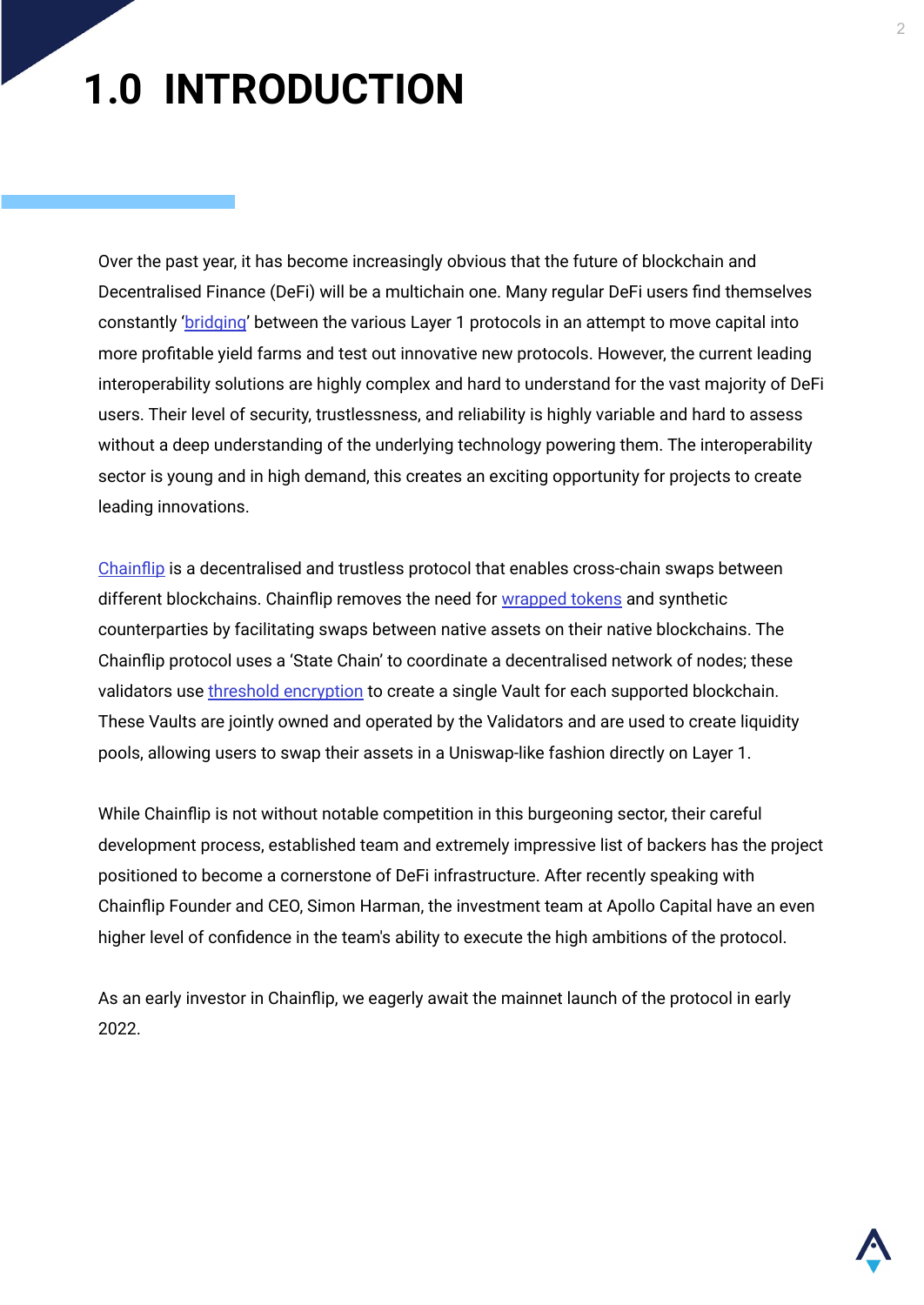#### **Backed by**



Chainflip is planning to launch an incentivised testnet named 'Soundcheck' on the 15th of December in an attempt to engage potential mainnet node operators, battle test the network, and reward community participation.

This testnet will be followed by three mainnet releases; Sandstorm, Ibiza, and Berghain. Simon Harman and the team have their sights set on March 2022 for a full mainnet and FLIP token launch.

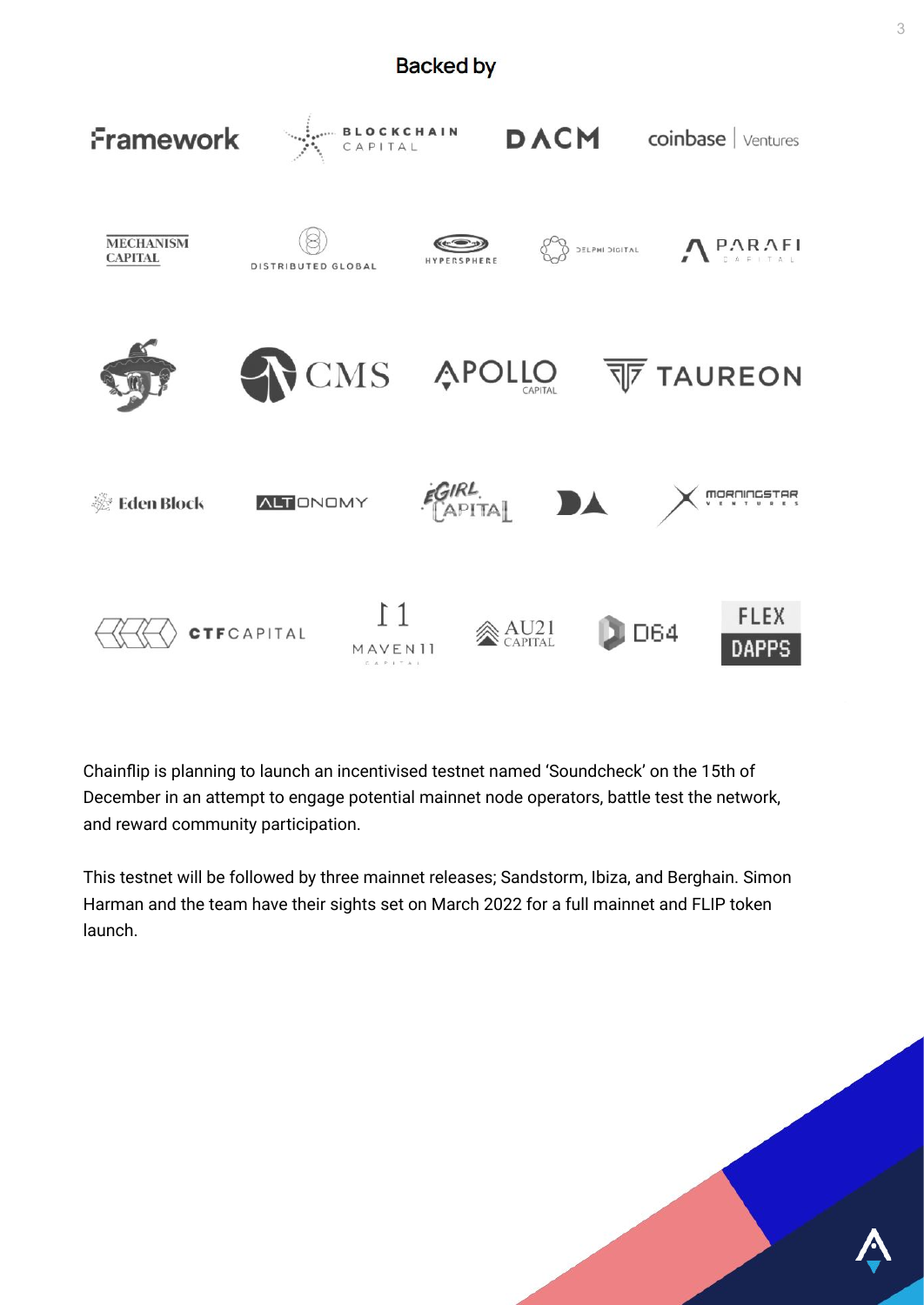# **2.0 Drivers of the Multichain Future**

There are a number of key drivers underpinning the movement towards the multichain future that Chainflip will take advantage of. Exploring these drivers can give an understanding of the potential market size for the Chainflip protocol.

### **2.1 Scalability Issues**

One of the key trade-offs in the design of a blockchain is between speed and security. Bitcoin is currently the most secure blockchain in the world, but is unable to support a significant number of transactions due to scalability issues. Bitcoin's ability to only facilitate 7 transactions per second (TPS) is miniscule when compared to Visa's average of 1,700 TPS. Ethereum is another great example of a highly secure blockchain that has experienced scalability issues, resulting in the cost of transacting on the blockchain to increase exponentially over 2020/2021.

On the other end of the scalability spectrum, Solana is a high-performance blockchain that boasts 50,000+ TPS. However, Solana has experienced two major outages in the past 12 months with the most recent [outage lasting 17 hours in September 2021.](https://www.bloomberg.com/news/articles/2021-09-16/solana-network-of-top-10-sol-token-applies-fixes-after-outage) Both Bitcoin and Solana are key blockchains that have bright futures, but they are currently not capable of single-handedly facilitating mass adoption of crypto assets.

### **2.2 Chain Specialisation**

Bitcoin, Solana, and various Layer 1 protocols all serve vital functions in the development and adoption of crypto assets. In its current form, BTC serves as a 'Store of Value' that is not designed to be actively transacted (on the main chain), while Solana is an experimental DeFi hub where retail users are not priced-out due to gas fees like they are on Ethereum. The rise of [Ethereum Virtual](https://ethereum.org/en/developers/docs/evm/) [Machine \(EVM\) compatible](https://ethereum.org/en/developers/docs/evm/) chains like Polygon, Avalanche, and Binance Smart Chain has also opened the door for quality Ethereum-based projects like [Aave](https://aave.com/) and [Curve Finance](https://curve.fi/) to reach retail users through multi-chain deployment of their smart contracts.

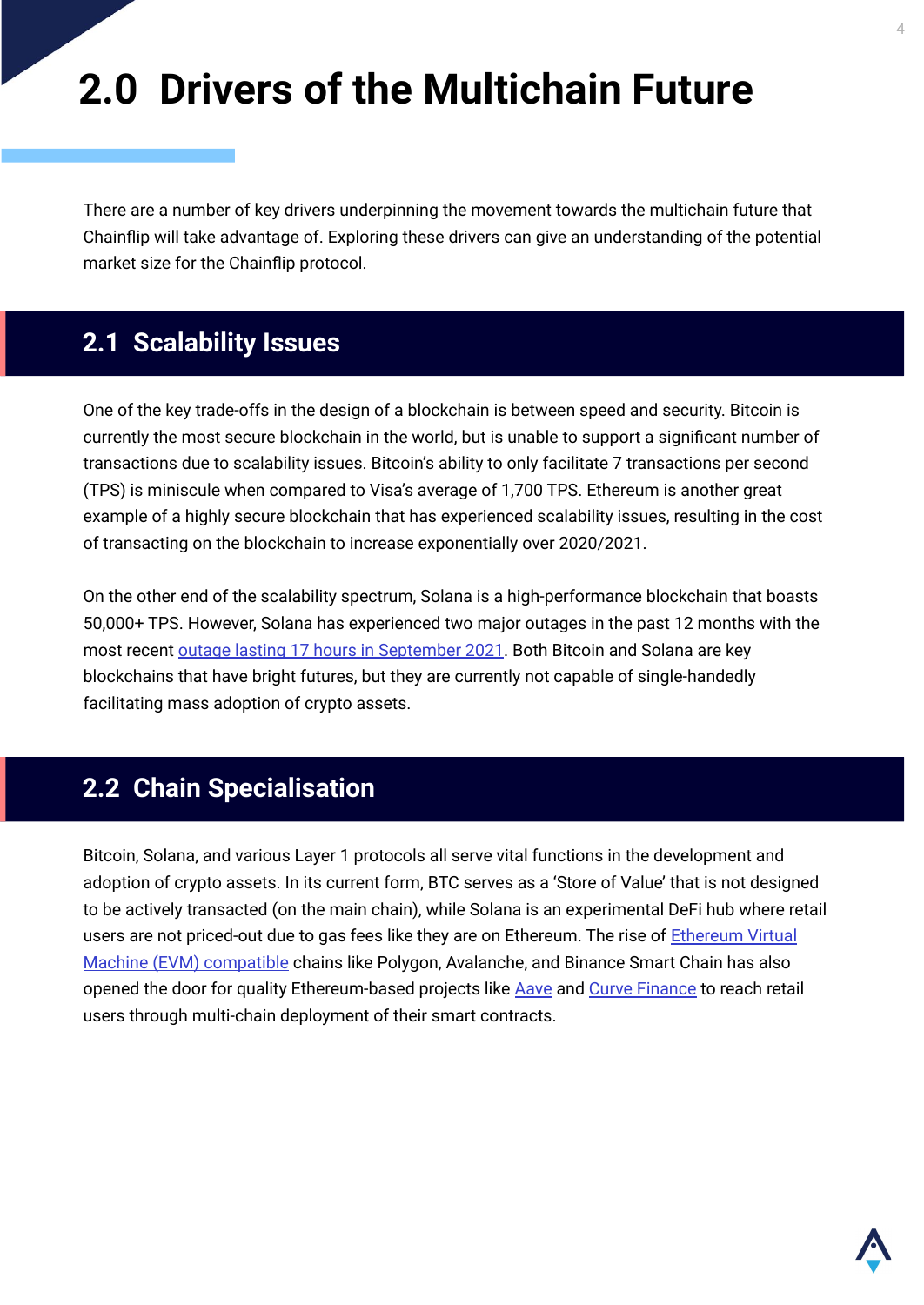### **2.3 Technological Advancement**

The crypto asset and blockchain industry has always evolved quickly, and this rapid pace of development means that blockchains can now interact and communicate with each other in a more secure, trustless, and efficient fashion. An early example of technological advancement introducing new possibilities to the crypto asset market is [Ren's](https://renproject.io/) 'wrapped' assets such as renBTC. renBTC allows the value of BTC to be represented on the Ethereum blockchain. Since launching in June 2020 renBTC has wrapped US\$750 million worth of BTC. renBTC enables BTC to participate in Ethereum DeFi and is a pioneer of the current blockchain interoperability space.

Beyond these drivers, the rise of decentralised exchanges throughout 2020 and 2021 indicates a strong desire from users to transact in a decentralised, permissionless and non-custodial manner.

# **3.0 HOW DO CROSS CHAIN SWAPS WORK?**

The easiest way for a crypto investor to swap between crypto assets on different blockchains is currently through a centralised exchange. Understanding how centralised exchanges enable 'cross chain swaps' can help to understand how Chainflip will improve this process.

### **3.1 Centralised Exchange 'Cross-Chain Swaps'**

Centralised exchanges control wallets on various blockchains from which users can deposit and withdraw their funds. These wallets are custodied by the exchange, meaning that users ultimately do not have direct control or ownership over their funds.

Exchanges utilise their own in-house security and development teams to maintain control and security over these wallets. Exchanges can be vulnerable to hacks and also have the power to prevent a user from withdrawing assets to their desired location.

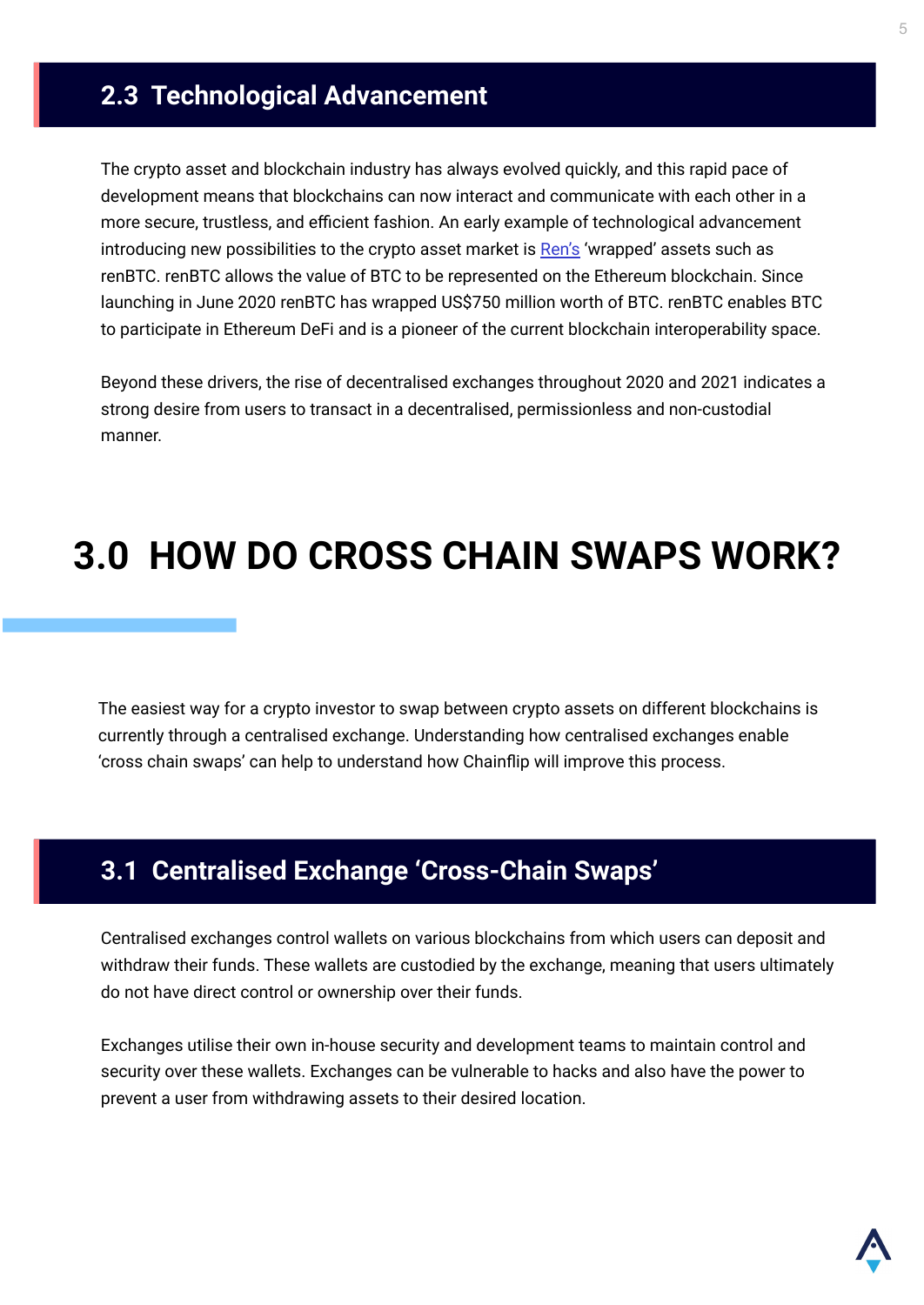For example, it is not uncommon for Binance to suspend withdrawals of an asset to its native chain and instead only allow withdrawals to the Binance Smart Chain, as seen below. It is also important to point out that centralised exchanges require users to provide their personal details when completing 'Know Your Customer' (KYC) compliance procedures. These compliance procedures can take weeks to fully complete, especially for corporate entities.

| Select network                                                                         |                                             |
|----------------------------------------------------------------------------------------|---------------------------------------------|
| Ensure the network matches the addresses network entered to avoid<br>withdrawal losses |                                             |
| <b>BNB</b>                                                                             | Arrival time≈ 2 mins                        |
| Binance Chain (BEP2)                                                                   | fee $0.17$ MATIC(= \$0.295120)              |
| <b>BSC</b>                                                                             | Arrival time≈ 2 mins                        |
| Binance Smart Chain<br>(BEP20)                                                         | fee 0.17 MATIC(≈ \$0.295120)                |
| ETH                                                                                    | Arrival time $\approx$ 3 mins               |
| Ethereum (ERC20)                                                                       | fee 9.72 MATIC(≈ \$16.87)                   |
| MATIC Network Suspended                                                                | Set network recovery notifications reminder |
| Polygon                                                                                | <b>Set Reminder</b>                         |

Once crypto assets have been deposited into the custodied wallets of the centralised exchange, users can interact with the exchange's order book and matching engine in order to execute orders. When an order is executed, there is no on-chain transaction and no actual movement of the assets that are being traded. Instead, the centralised exchange shifts what they owe the users on each side of the trade, retain full custody of both assets and charge their fee. This process is internally managed, non-transparent and ripe for disruption from decentralised alternatives like Chainflip.

The rise of Uniswap and other DEXs demonstrates a strong appetite from the market to transact in a decentralised, permissionless, and non-custodial manner. For the spot trading of assets native to the blockchain, DEXs provide a superior user experience to centralised exchanges.

Decentralised Exchanges:

- Do not require account creation & KYC compliance
	- Users do not give away their data to trusted parties
- Are instantly accessible
- Enable users to retain complete custody of assets
- Enable permissionless market creation
- Can be more liquid than CEXs, especially for long tail assets

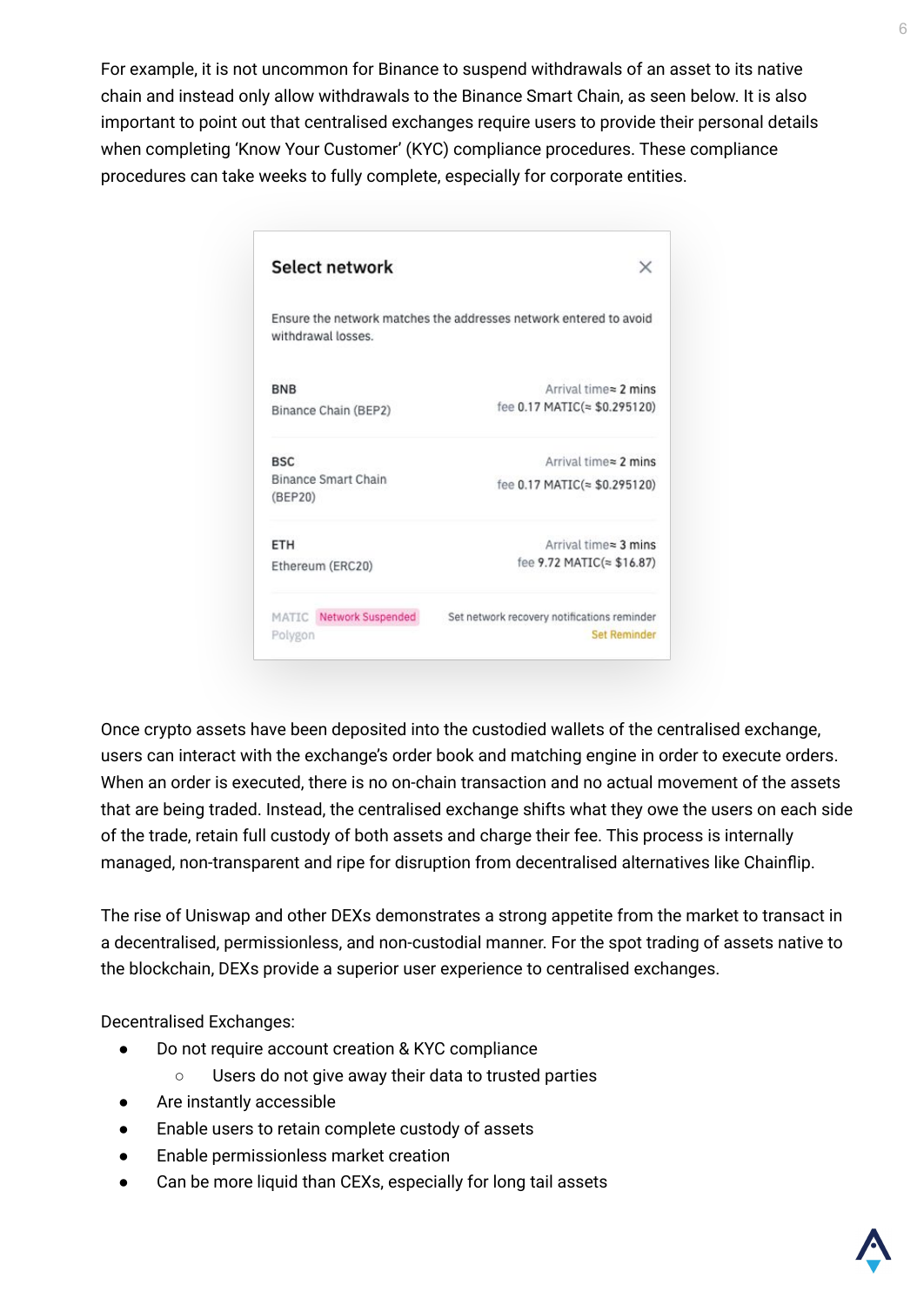## **3.2 Chainflip Cross Chain Swaps**

Unlike centralised exchanges, the Chainflip protocol does not take custody of users' funds. Instead, the protocols network 'control' the wallets that hold the assets in the Automated Market Makers (AMM) liquidity pools. These wallets are known as 'Vaults' and are controlled by a decentralised network of nodes/validators coordinated by the 'State Chain'. This network of nodes utilises threshold encryption to jointly own and operate the private keys of the protocol wallets in a trustless manner. Transactions in and out of these Vaults can only be sent if a given threshold of Validators sign a transaction, this ensures that liquidity provider funds cannot be controlled by a single entity or group.

Instead of using a centralised order book and matching engine, Chainflip will utilise the AMM model to enable trading. AMM's lower the barriers to entry for liquidity providers by making it extremely easy for users to provide liquidity and start earning fees. Providing liquidity to an AMM is incredibly easy when compared to the complex strategies that traditional market makers must implement on order book exchanges. In addition to this, users do not need to give away their personal identity and retain full custody over their crypto assets throughout the entire process.



Decentralised exchange volumes increased significantly throughout 2020 and 2021, signaling strong product-market fit and a sustainable business model [\(The Block\)](https://www.theblockcrypto.com/data/decentralized-finance/dex-non-custodial).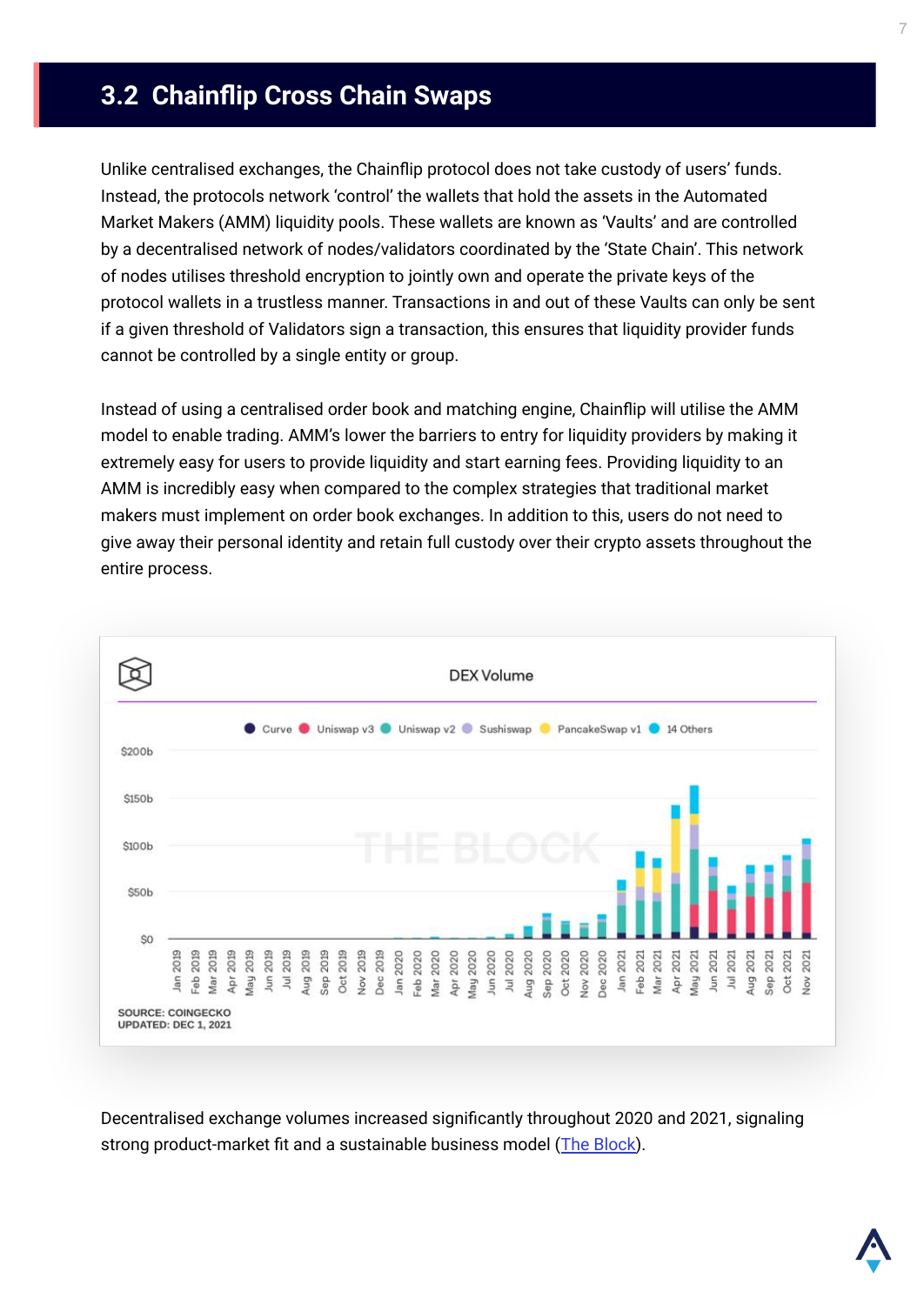### **3.3 Non-Ethereum DeFi Growth**

As shown in the charts below, DeFi activity on non-Ethereum blockchains has increased rapidly throughout 2021. This growth is highly likely to continue into the future, even if Ethereum is able to successfully implement both Layer 1 and Layer 2 scaling solutions. This continued increase in DeFi activity on competing chains strengthens Chainflips underlying value proposition as a protocol that enables cross-chain interoperability and swaps.



#### [Share of Total DeFi Total Value Locked \(TVL\) by Blockchain](https://defillama.com/chains)

#### [Cumulative TVL in DeFi](https://defillama.com/)

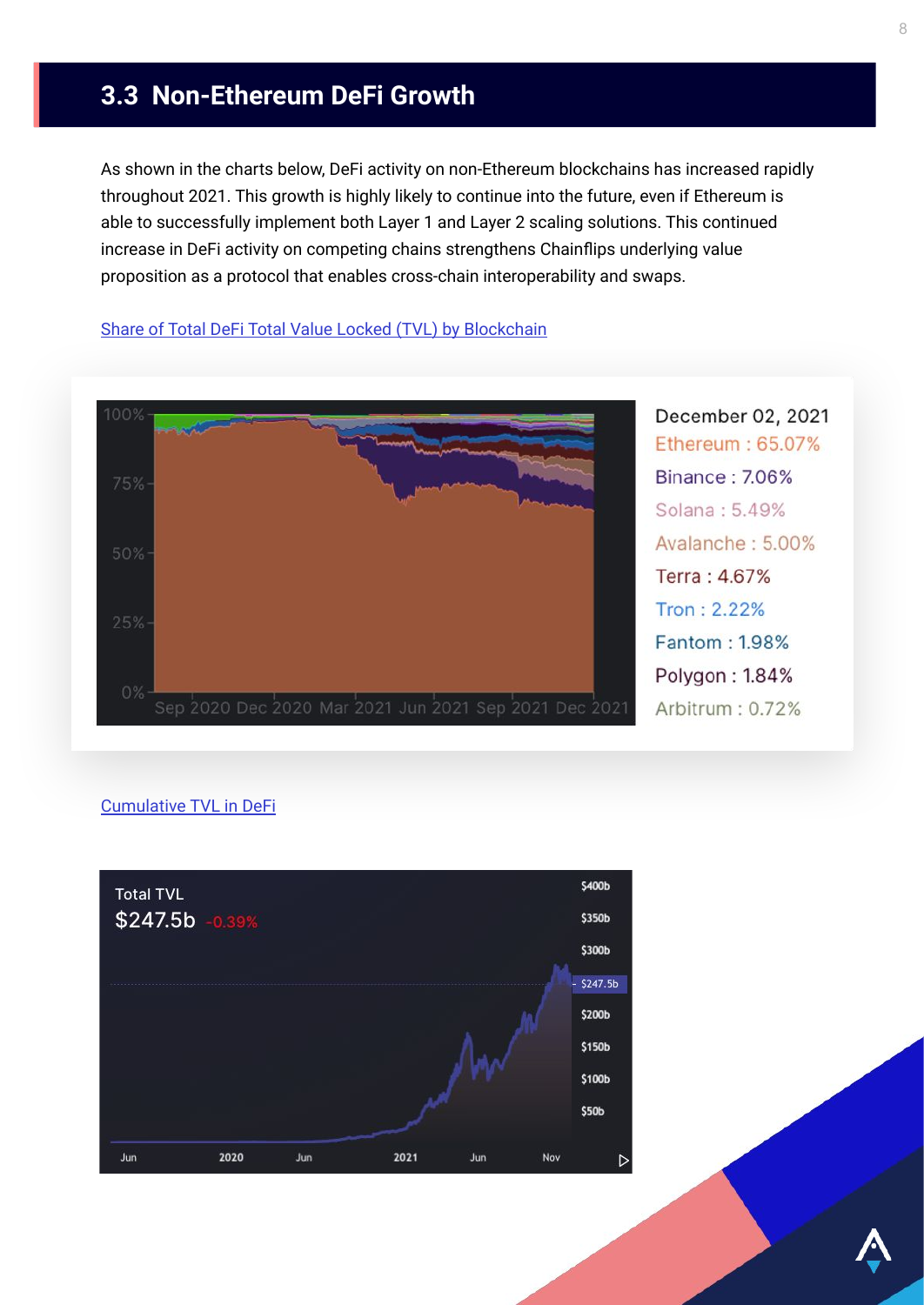# **4.0 Competitive Environment**

### **4.1 THORChain**

Chainflip's most prominent competitor is [THORChain](https://thorchain.org/) [\(RUNE](https://www.coingecko.com/en/coins/thorchain)), which was an early mover in cross-chain-swaps. RUNE boasts a circulating market capitalisation of US\$1.86 billion (fully diluted US\$3.13 billion) and has been trading since July 2019. THORChain has fostered one of the most loyal followings in DeFi through a high level of community engagement, retail-focused marketing, and by using their first-mover advantage to full effect.

In early 2021, THORChain was on the verge of becoming a core part of DeFi infrastructure by finally allowing users to conduct cross-chain swaps in a permissionless and decentralised manner. With the notable crypto fund Multicoin Capital [publicly disclosing a large position,](https://multicoin.capital/2021/02/23/thorchain-analysis/) RUNE rocketed to a market capitalisation just short of US\$5 billion in May 2021. Although this incredible price action was amplified by the overwhelming speculation in the broader crypto asset market, it shows a clear desire from the market for protocols with cross-chain capabilities.

Unfortunately, THORChain suffered multiple exploits in July 2021, resulting in a loss of US\$13 million in users' funds. Analysis by leading DeFi exploit journalist rekt.news suggests that these exploits were [caused by a lack of oversight by the THORChain developers,](https://rekt.news/thorchain-rekt2/) and may have been easily preventable. These exploits have resulted in a loss of trust from DeFi users and creates an opportunity for competitors.

Users can access the smart contracts of THORChain through multiple front ends with the premier front end being **[THOR](https://www.coingecko.com/en/coins/thorswap)Swap**. THORSwap's token, **THOR**, current trades at a market capitalisation of US\$24.5 million (fully diluted US\$551 million). The THORChain protocol has accumulated a TVL of US\$185 million across 6 chains.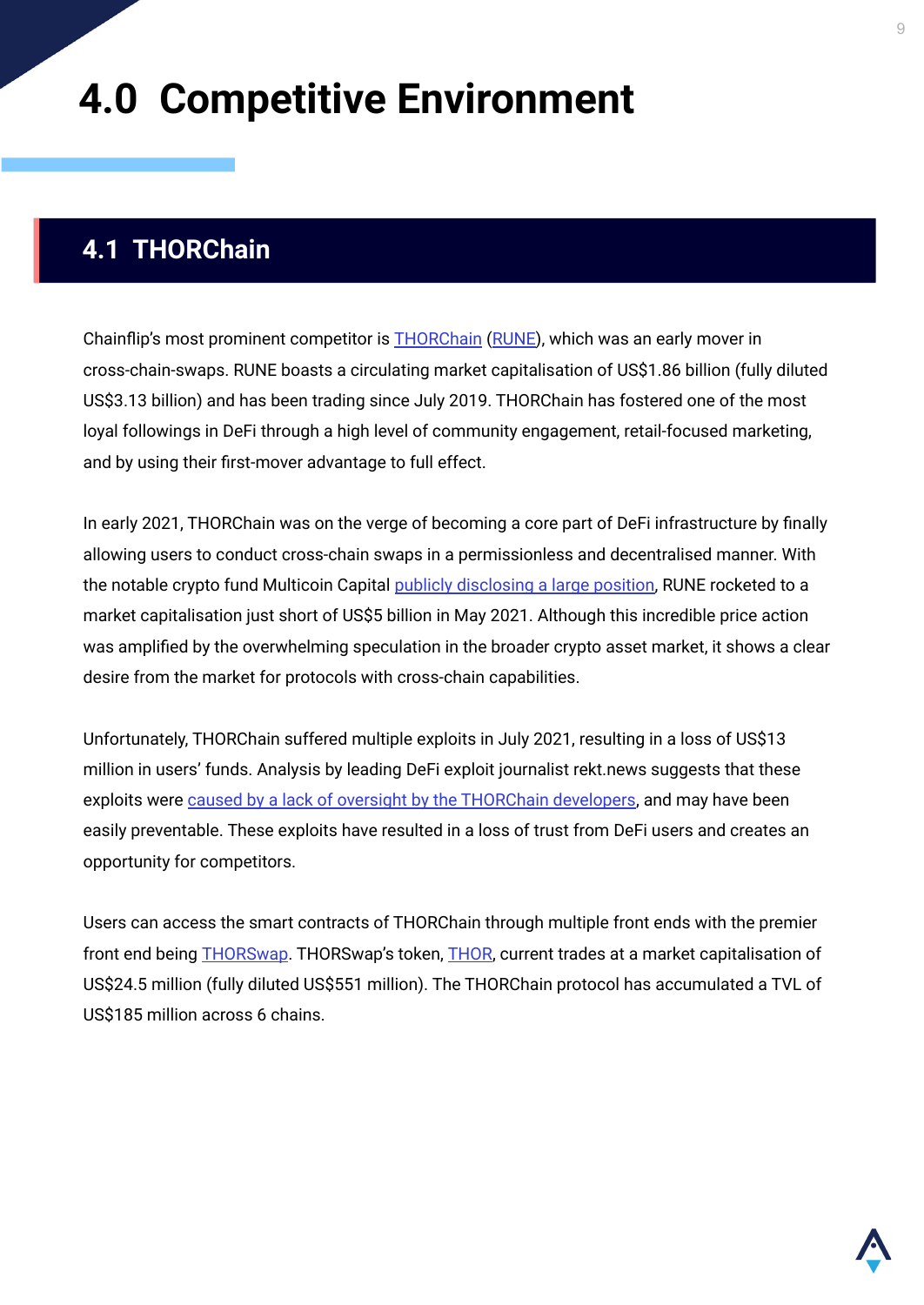## **4.2 AnySwap Protocol**

The **[Anyswap](https://anyswap.exchange/)** bridge has recently emerged as a significant competitor in the cross-chain interoperability sector of DeFi. The protocol currently supports 10 chains, 1039 tokens, and has US\$4.55 billion in Total Value Locked (TVL). The protocol gains TVL by '[wrapping assets'](https://academy.binance.com/en/articles/what-are-wrapped-tokens) from one blockchain onto another. Anyswap has been quick to add support for the smaller EVM compatible blockchains and has established itself as one of the go-to bridges for Avalanche, Arbitrum, Fantom, and Binance Smart Chain. These chains represent almost 15% of the TVL in DeFi applications. The [ANY](https://www.coingecko.com/en/coins/anyswap) token trades at a market capitalisation of US\$240.9 million (fully diluted US\$1.4 billion).

The Anyswap network is maintained in a 'decentralised' way through 35 nodes that control the private key holding all of the deposited assets. Similar to Chainflip, the network ensures that no single entity or group can gain access to these funds using threshold encryption. However, there are concerns surrounding the level of centralisation associated with the protocol due to the small network of nodes and lack of documentation for node operators. By comparison, Chainflip will have 150 nodes and detailed documentation. Node documentation is important to the decentralisation of a protocol as it allows anyone from around the world to participate in the network.

Anyswap has certainly benefited from the DeFi community's "deposit first, ask questions later" approach. In many circumstances, the potential returns associated with using these new and potentially risky protocols far outweigh the risks, and we are yet to see a large-scale exploit on a protocol like Anyswap. Anyswap enables cross-chain interoperability through locking assets on the origin chain and minting the equivalent on the destination chain; these newly minted assets hold their value as they are fully backed on the origin chain. Users who yield farm with these 'wrapped' assets bear the risk of the underlying security mechanism failing for as long as they hold the assets. Chainflip users will not interact with any [wrapped assets](https://academy.binance.com/en/articles/what-are-wrapped-tokens) as swaps will be between native assets on their native blockchains. Once a trade is executed and confirmed, a user will bear no additional or hidden risks.

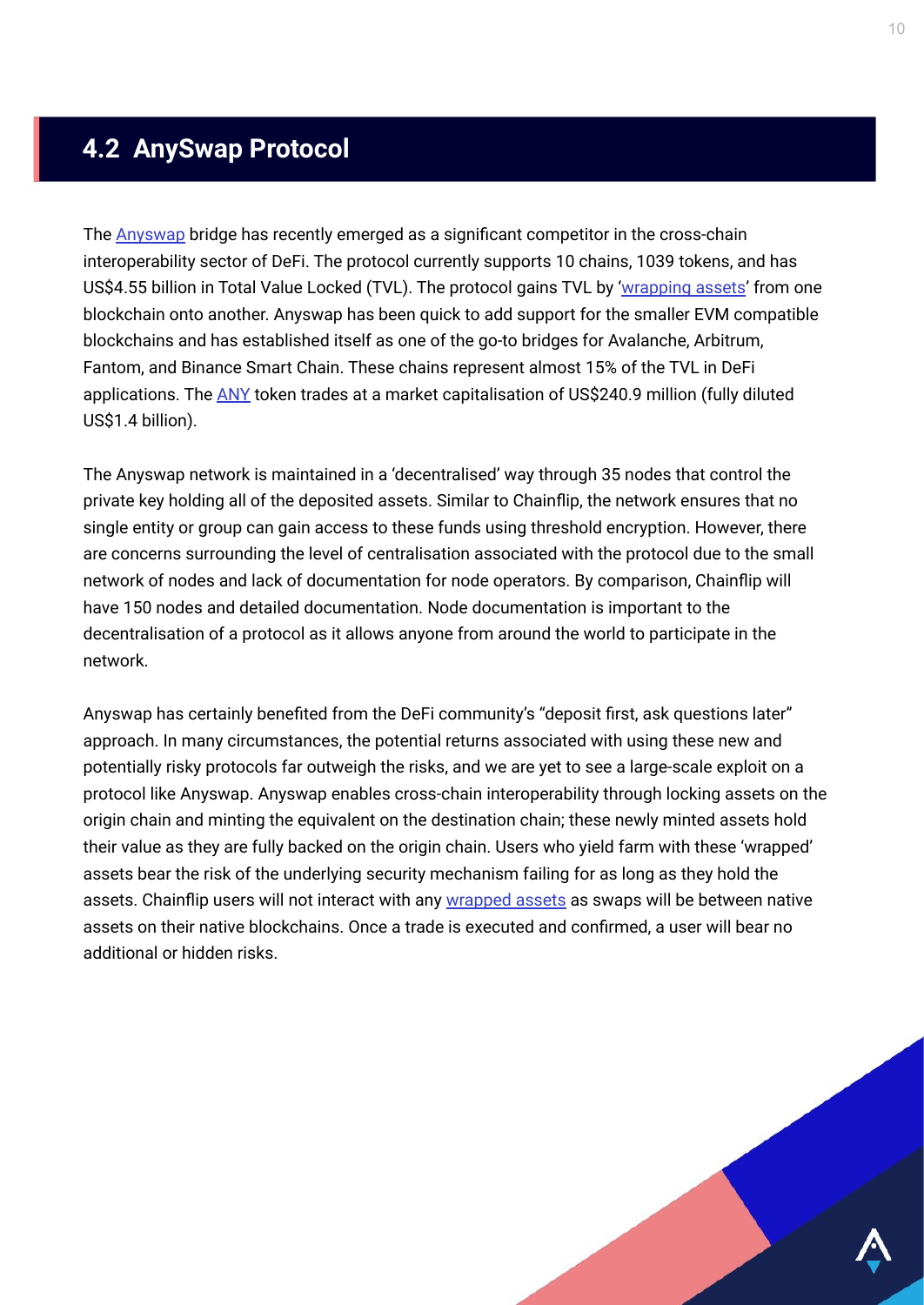# **5.0 Tokenomics**

Chainflip's founder, Simon Harman, has produced a series of in-depth blog posts that document the Chainflip token's economics. The blog posts will act as future reference for further debates, discussions and analysis of the FLIP token. While all parts of the Chainflip protocol are designed by multiple team members, tokenomics is one of Simon's favourite aspects of the protocol and these blog posts showcase his knowledge and thinking in the area.

'Cryptoeconomics' Series:

- Part 1: [Uncapped Supply:](#) Outlines Chainflips infinite supply model as well as the plan to buy-and-burn FLIP tokens using protocol trading fees.
- Part 2: [Validator Auction Theory](#): Outlines the validator auction system that will be used to determine which validators uphold the network over a given period of time.
- Part 3: [Swapping Logic:](#) Details the improvements that Chainflip intends to make on the current Automated Market Maker (AMM) model.
- Part 4: [Incentive Design](#): Outlines Chainflip's incentive scheme that is designed to capture value for FLIP token holders, reward validators sensibly, and attract 'sticky liquidity'.
- Part 5: Economic Security (Yet to be released).

We believe that Simon's approach to tokenomics gives Chainflip and the FLIP token a competitive advantage over its competition. According to Simon himself, significant value is set to accrue to the FLIP token if the team are able to achieve their TVL and volume goals.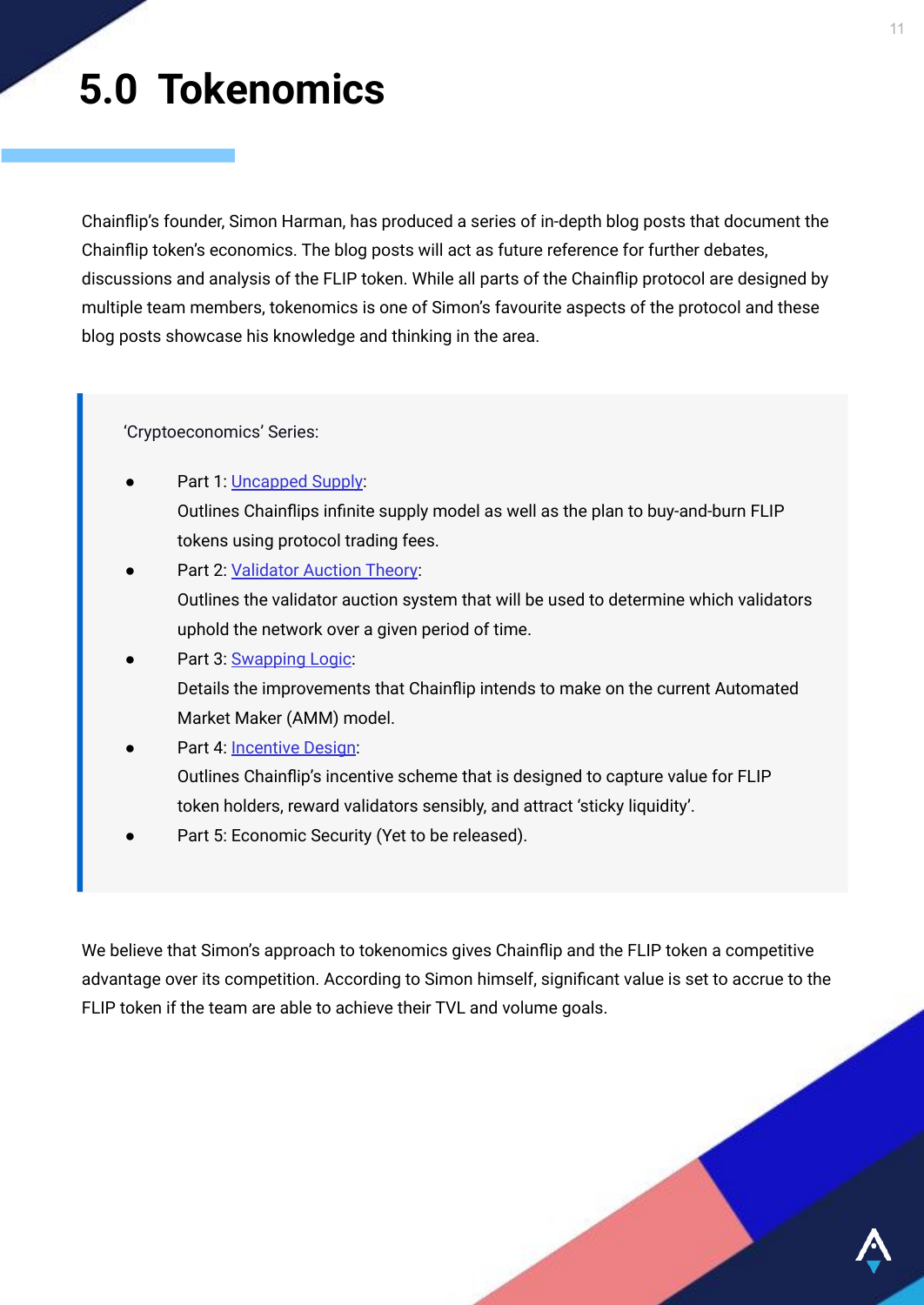# **6.0 Team**

#### **Simon Harman (Founder & CEO)**

Simon first began his crypto journey purchasing Bitcoin back in 2015. Upon graduating from RMIT University with a Bachelor of Arts in 2017, he became heavily involved in the Australian Blockchain community and joined the Blockchain Centre. Having a strong interest in digital privacy and anonymity, he conceived Oxen (formally named Loki). This private network allows users to transact and communicate privately and anonymously over the internet. The project was designed to empower users to build applications, including messaging services, online marketplaces, and social media platforms. Today, Session (a fully anonymous encrypted messaging service) and Lokinet (a cutting-edge low-latency onion router) utilise the Oxen Service Node network to safeguard user privacy and anonymity.

Simon's track record in creating a successful and highly technical protocol makes him well qualified to lead a talented team of around 20 individuals in creating Chainflip.

Below are the highlights of the workings he has contributed to;

- 2020 [Chainflip Whitepaper](#) Core protocol design of the Chainflip system.
- 2020  $LRC-7$  an analysis of Blockswap's economic implications for Loki and recommendations to address them.
- 2020  $LRC-3$  the second analysis of the Loki network's economic scheme in light of Proof of Stake.
- 2019 [Session Whitepaper](#)  Our secure messaging app's primary design document.
- 2018 [Loki Cryptoeconomics](#)  a preliminary design for Service Nodes.
- 2018 Loki Whitepaper The founding document for the Loki Project.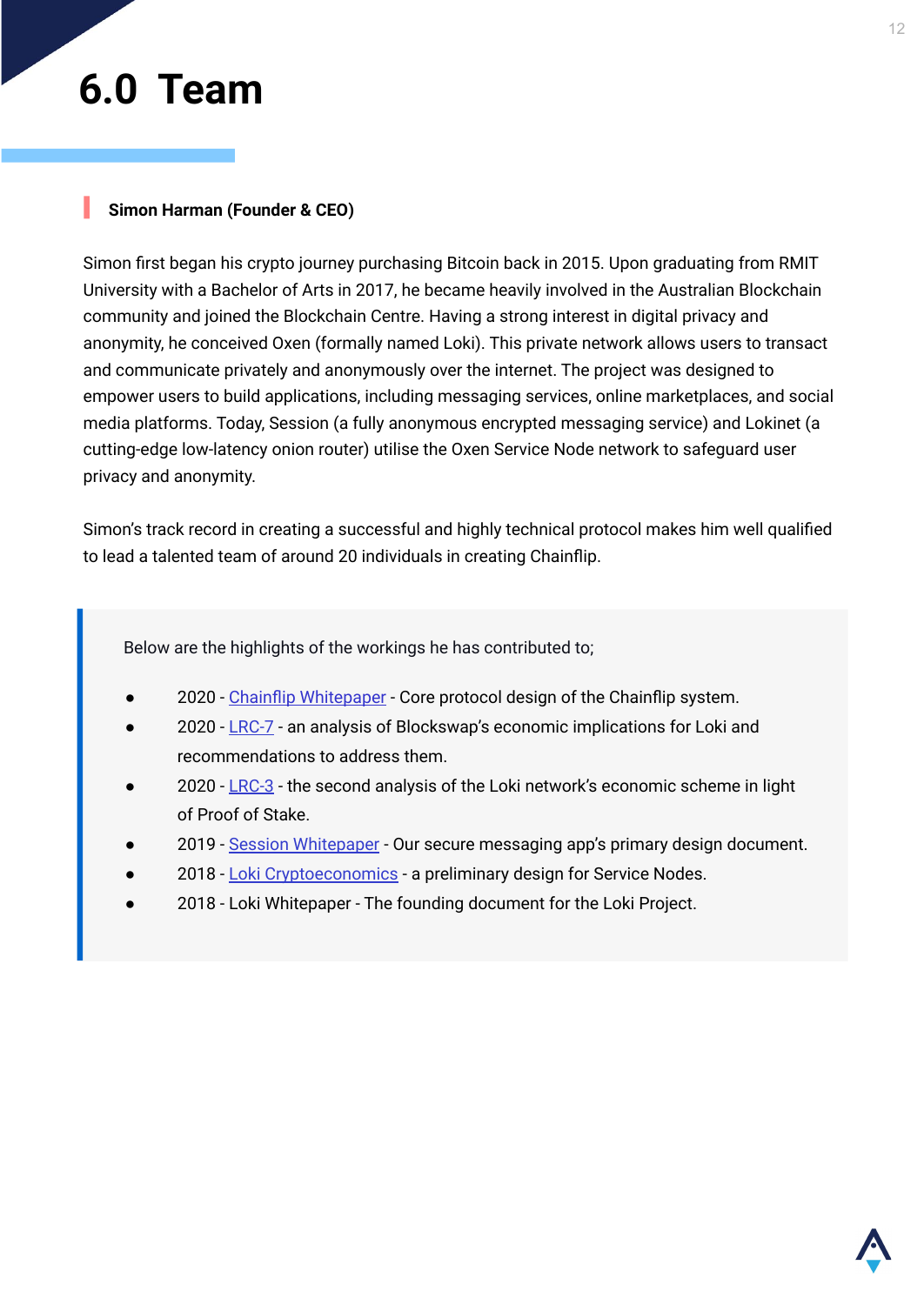#### **Tom Nash (CTO)**

Tom Nash completed a Bachelor of Science and Computer Software Engineering degree at Lancaster University in 2014. After graduating, he began working as a developer by joining a small web development company. From 2016, he worked in Melbourne at several software start-ups as a Blockchain Developer and Blockchain Consultant, focusing on smart contract development and building decentralised applications and blockchain software architecture.

At the beginning of 2019, he co-founded "Flex Dapps" - a leading Australian blockchain development firm specialising in an array of Web 3.0 services such as front-end development, smart contract development, smart contract audits, and tokenomics strategies. Flex Dapps also contribute and invest in a variety of Australian early-stage crypto projects, Chainflip, prePo, Maple Finance and mStable to name a few.

As CTO, Tom manages a group of 11 software engineers with a range of specifications, primarily Rust developers. At the end of every month, Tom provides a valuable update on the development goals and progress of the engineering team.

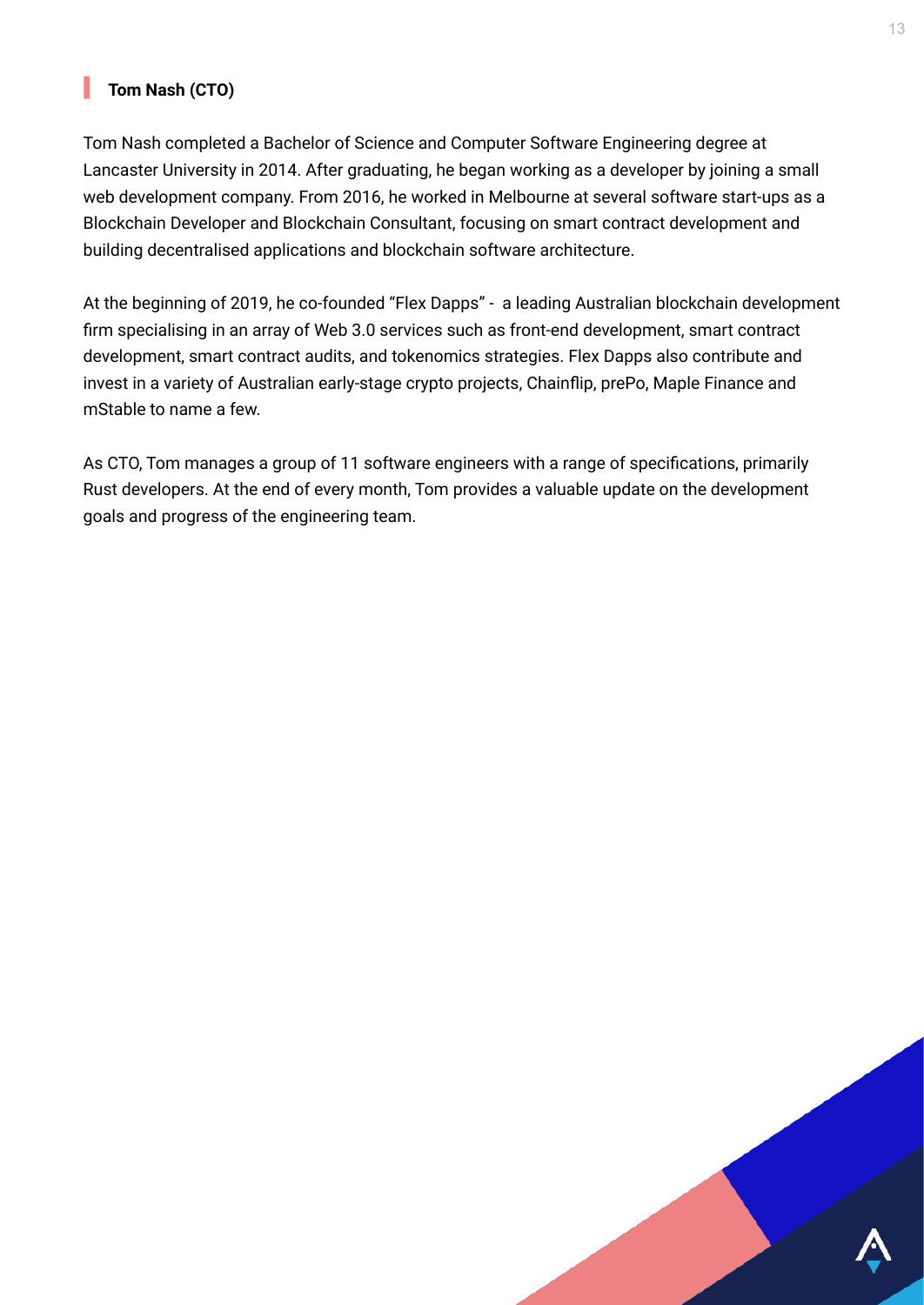# **7.0 Conclusion**

Chainflip has a unique opportunity to pioneer a new primitive within DeFi by becoming the first decentralised cross-chain swap protocol to gain significant TVL, volume and adoption. The ability for users to be able to trustlessly complete cross-chain swaps in a permissionless and non custodial manner will be a vital piece of blockchain infrastructure.

Interoperability is an important and quickly growing sector within the crypto asset market and there will be no shortage of competition. However, we are confident that the Chainflip protocol will be the leading solution within the cross-chain swap market.

The user interface and front end design of the Chainflip protocol is still in development but Simon is confident that his CTO is building one of the best front ends in DeFi. The team realises the importance of making the protocol simple and usable for the average DeFi user, something their competition is not doing an outstanding job of.

To keep up with the major developments of the Chainflip protocol, make sure to follow their [Twitter,](https://twitter.com/chainflip) subscribe to their **Blog** and visit their [Website](https://chainflip.io/) to sign up for their newsletter and join their Discord.

[Chainflip Whitepaper](https://chainflip.io/whitepaper.pdf) [Chainflip Litepaper](https://chainflip.io/lightpaper.pdf)